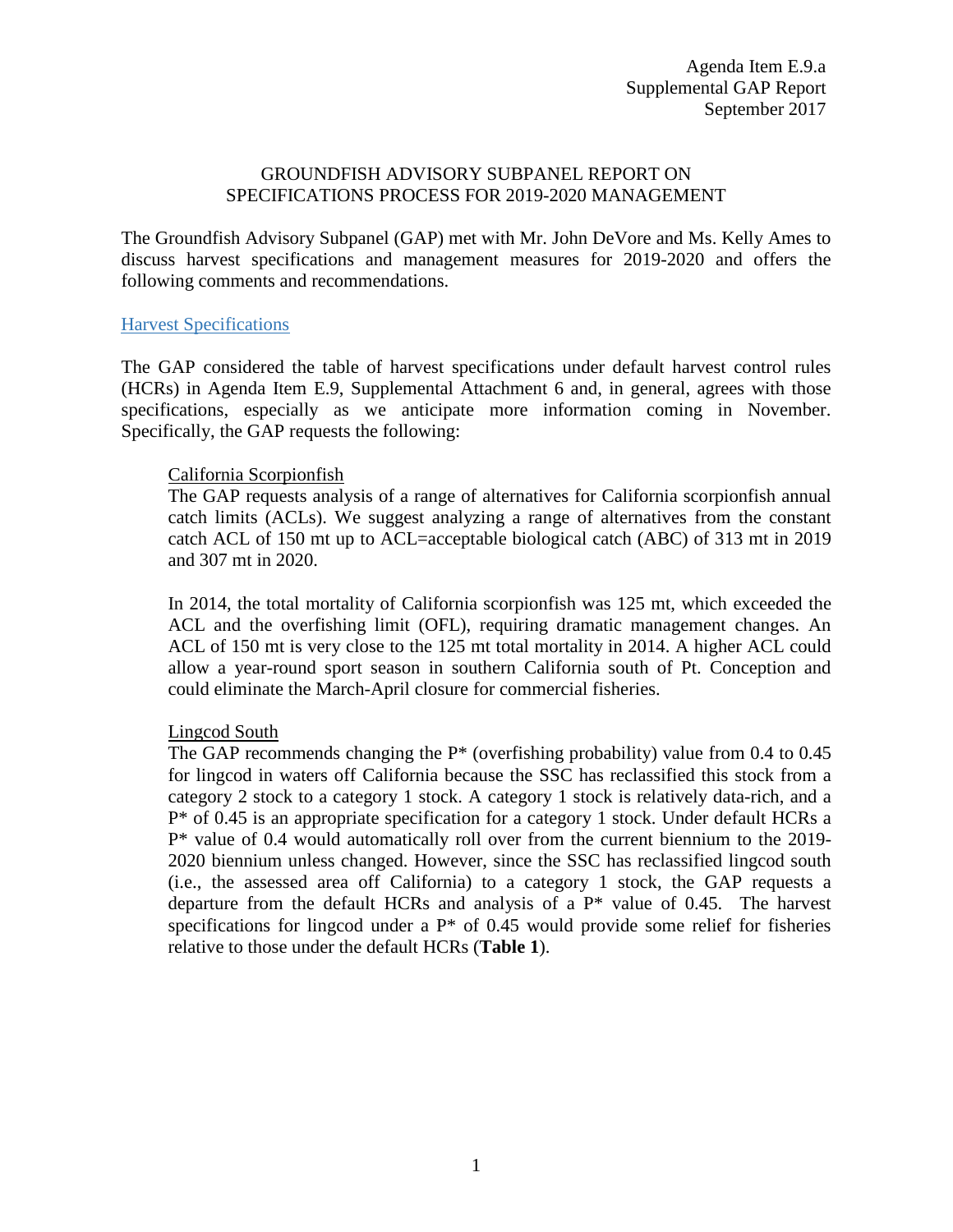| Area                         | $P^*$ in<br>CAa/ | 2019  |       |                                  | 2020 b/ |            |       |
|------------------------------|------------------|-------|-------|----------------------------------|---------|------------|-------|
|                              |                  | OFL   | ABC   | $\mathbf{A}\mathbf{C}\mathbf{L}$ | OFL     | <b>ABC</b> | ACL   |
| N of $40^{\circ}10'$ N lat.  | 0.4              | 4,957 | 4,727 | 4,704                            | 4,701   | 4,483      | 4,459 |
| S. of $40^{\circ}10'$ N lat. |                  | 986   | 900   | 812                              | 894     | 816        | 724   |
| N of $40^{\circ}10'$ N lat.  | 0.45             | 4,957 | 4,739 | 4,713                            | 4,699   | 4,493      | 4,466 |
| S. of $40^{\circ}10'$ N lat. |                  | 986   | 943   | 847                              | 889     | 850        | 750   |

<span id="page-1-0"></span>**Table 1. 2019 and 2020 harvest specifications for lingcod north and south of 40°10' N lat. based on P\* values of 0.45 and 0.4.**

 $a$  The default lingcod harvest control rule is a  $P^*$  of 0.4 for the southern model in California and 0.45 for the northern model in Oregon and Washington.

b/ These are presumptive harvest specifications for 2020 under default harvest specifications since the SSC has yet to review OFLs under a  $P^*$  of 0.4 for the southern lingcod model.

#### Blackgill Rockfish

The GAP recognizes that not having blackgill rockfish removed from the complex in place for the 2019-2020 biennium means harvest specifications and management measures analyses for both situations – blackgill as a stand-alone target species and as part of the complex – will require more time and workload in the specifications package. The GAP continues to express the importance of implementing Council actions as soon as possible because, if implementation is delayed, it causes increased workload for harvest specifications analyses.

#### Management Measures

GAP members considered the reports from the Washington, Oregon and California departments of Fish and Wildlife (CDFW) and the Groundfish Management Team (GMT) statement under this agenda item. We support analysis of the ranges and options contained in those reports. During discussions, the GAP also requested the following options for analysis. Some of these may also be included in the GMT statement that was developed at the same time. The GAP is not in the position to judge which items are routine and which are new, so we are putting them all forward with the expectation determinations will be made at subsequent GMT meetings in October and during the November Council meeting.

#### Pacific ocean perch and darkblotched rockfish set-asides for the at-sea sector

The GAP discussed the formula outlined in the Fishery Management Plan (FMP) for establishing the at-sea set-asides for POP and darkblotched as noted in the situation summary for this agenda item. Until POP has gone through the mop-up panel and the final assessment recommended by the Scientific and Statistical Committee (SSC), the GAP thinks it is premature to consider potential changes to the Amendment 21 formulae for darkblotched and POP.

#### Directed commercial Pacific halibut

Regarding Pacific halibut, the GAP supports the CDFW report that suggests the depth restrictions for Pacific halibut be modified or eliminated. However, we also support this for the Pacific halibut fishery in Oregon and Washington and request an analysis of those RCA line modifications or eliminations be included.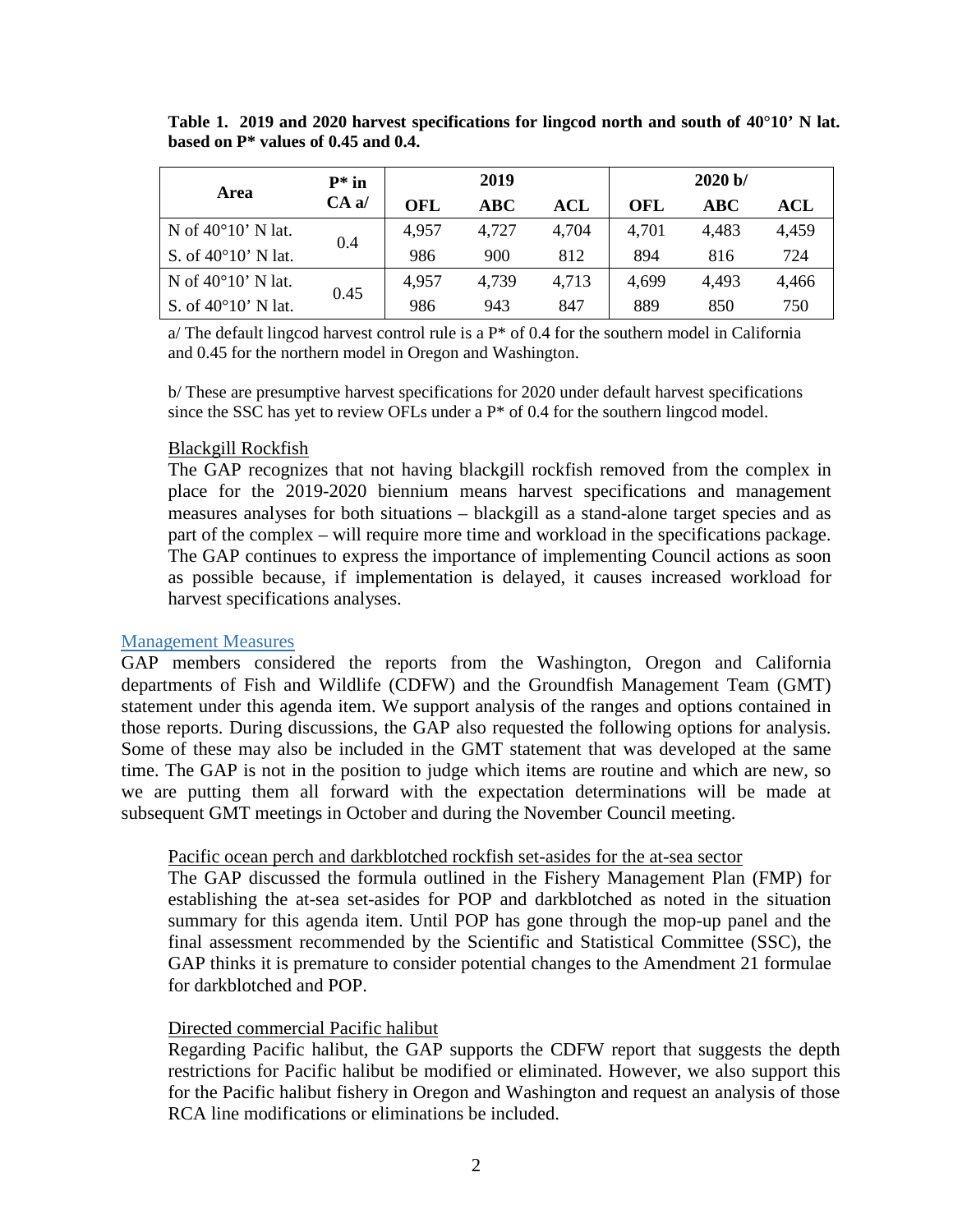Slope, darkblotched rockfish and thornyheads for open access north of  $40\Box$  10' N. Lat.

The current slope and darkblotched rockfish limit is no more than 25 percent of the weight of sablefish landed per trip. This frequently leads to unnecessary discarding of rockfish. The GAP requests analysis of a 500-pound monthly trip limit of slope rockfish and darkblotched rockfish. A 500-pound monthly limit is not enough to induce targeting but would simply turn discards into retained catch.

The GAP also requests analysis of a 50-pound monthly limit for shortspine and longspine thornyheads for open access north of  $40\square$  10' N. Lat. The same rationale applies, as thornyheads are currently discarded because retention is prohibited (i.e., the limit is "closed"). A 50-pound limit is low enough to allow for sablefish bycatch but not promote targeted fishing.

## California nearshore commercial fishery

The GAP requests analysis of a year-round fishery for the nearshore sector in California (between 40 $\Box$  10' N. Lat. and 34 $\Box$  27' N. Lat.) with a 1,200-pound/2 month limit. This is included in the CDFW report.

#### California commercial vertical gear

The GAP received a request to allow a 2,000 lbs/2 months fishery, year-round, between 40 and 100 fathoms, with vertical gear, within the Rockfish Conservation Area (RCA). This would use the same type of gear as in the Platt-Emley exempted fishing permit (EFP). The GAP appreciates the thought put into this public comment request to protect yelloweye rockfish but suggests it may be more appropriate to consider this for regulation implementation after the EFP is completed.

#### California recreational access to 75 fathoms in Southern California Bight

This appears to be included in the CDFW report under "Evaluate changes in other management areas," but the GAP includes it here to ensure its inclusion for analysis. Fishermen are currently limited to 60 fathoms, but access to deeper waters would allow access to chilipepper, vermilion, widow and bocaccio rockfish.

#### California recreational access to 40 fathoms in the Western cowcod conservation area (CCA)

The GAP supports analysis of recreational access to 40 fathoms (currently 20 fathoms) in the Western CCA.

#### Modify the shape of the Western CCA to allow fixed gear groundfish fishing outside the 150-fathom line

This is included in the CDFW report. This would allow more access to sablefish and shortspine thornyheads.

## Explore differential recreational limits by area in California for black rockfish and lingcod

This request also is in the CDFW report but the GAP also requests an analysis be done for lingcod due to the change in lingcod south from a category 2 stock to a category 1 stock. If fishermen could have different, more generous regulations north of  $40\Box$  10' N. Lat., this would allow greater access to a more abundant stock.